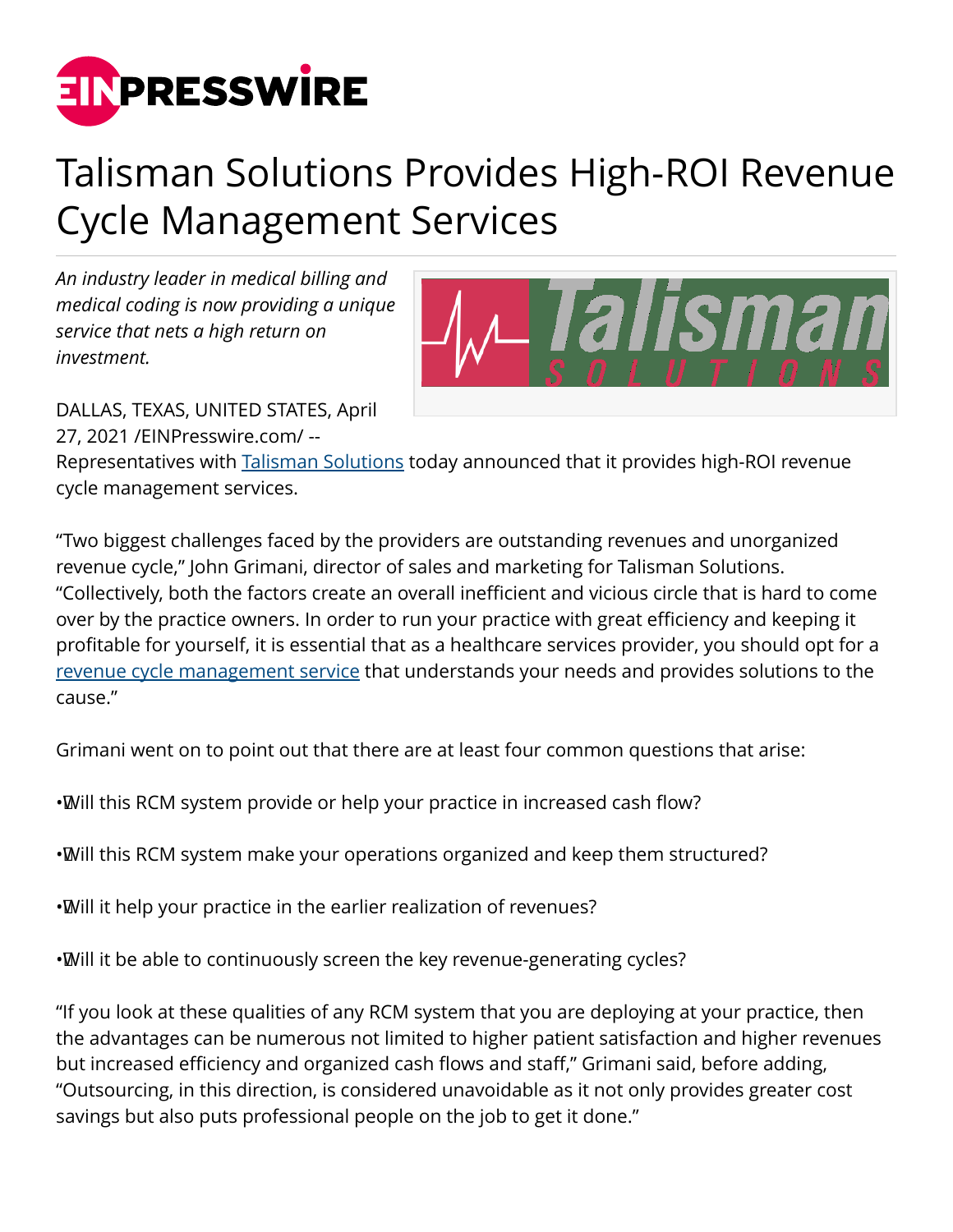Grimani noted that its RCM services help:

- Increase net revenue.
- Improve revenue cycle management efficiency.
- Identify cash flow opportunities.
- Reduce administrative burdens.

Talisman Solutions, which recently received the 2020 Dallas Award in the medical billing category, has an A+ rating with the Better Business Bureau (BBB) and is also a Torch Award for Ethics recipient.

The company has a mission of proactively enable clients to focus on core activities by successfully owning up business activities on their behalf in an efficient, effective, and persistent way and bringing value to the relationship by successfully leveraging our domain and technical expertise.

As to how customers rate Talisman Solutions, one customer identified as Mabel Yiu, CEO and LMFT of the Women's Therapy Institute, gave her stamp of approval.

"I enjoy working with Talisman," Yiu said. "Their response is very fast and helpful. Our practice has been running smoothly with them."

For more information, please visit [talismansolutions.com/about-us](https://talismansolutions.com/about-us/) and <https://talismansolutions.com/category/blogs/>.

###

## Talisman Solutions

Talisman Solutions has been serving clients since 2004 and has grown consistently because of our excellent customer service, quality delivery, and reasonable cost. We work with numerous organizations in various geographic across the United States of America.

Contact Details:

17304 Preston Rd, Ste 800 Dallas, TX 75252 United States

John Grimani